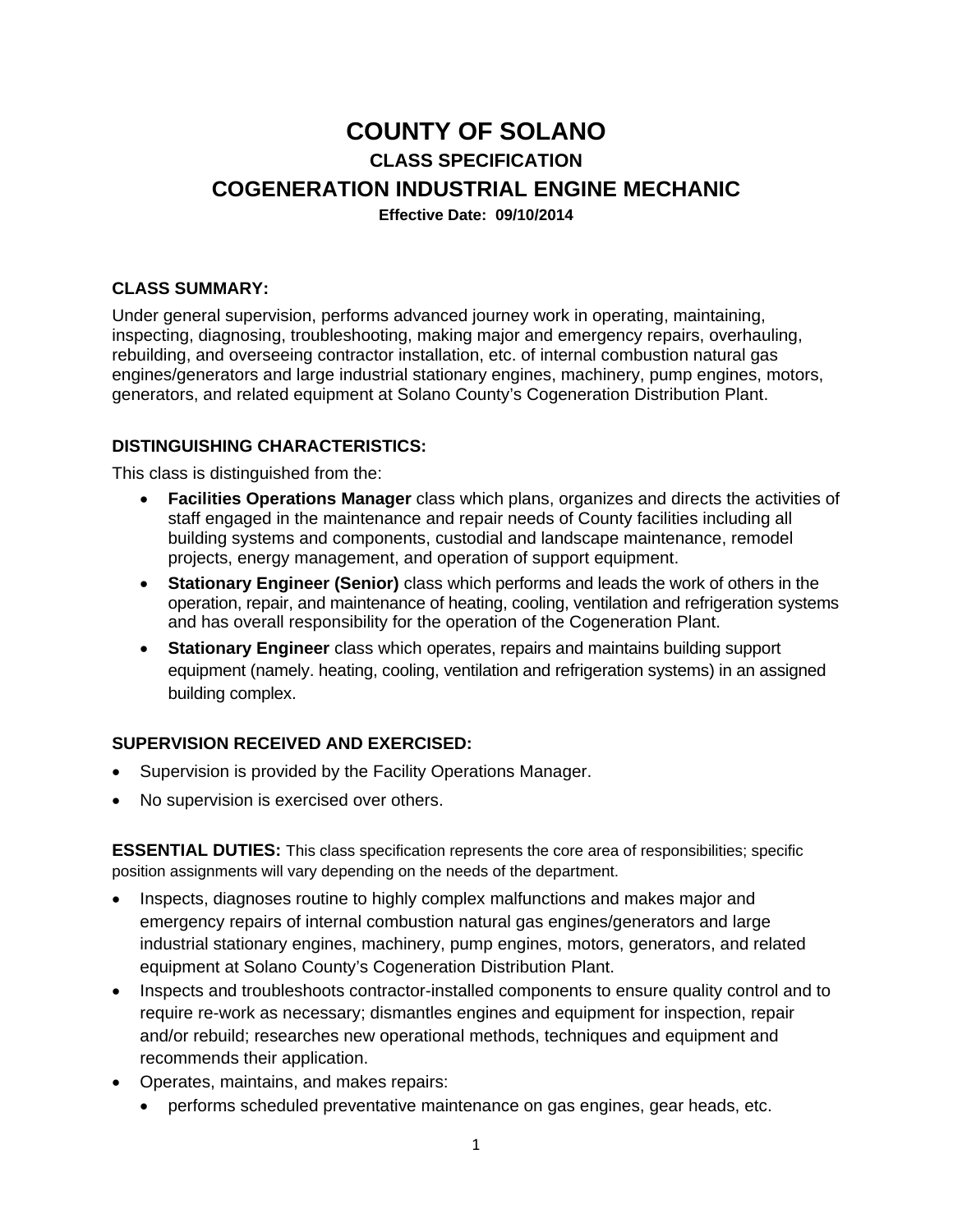- inspects machinery and equipment for proper oil levels, pressures, temperatures and flows;
- inspects and adjusts valve clearances on engines and conducts driveline inspections;
- diagnoses sources of trouble in operating equipment;
- monitors exhaust gases to ensure engine operations are within permit limits;
- operates engine electrical controls to optimize performance and electrical output/load;
- adjusts engine governing systems based on load, analysis of engine gauges and computer readings;
- removes, inspects for serviceability and replace failed, equipment, drivelines, water pumps, cylinder heads and other equipment systems, and reassembles;
- based on oil sample analysis and readings, performs preventative maintenance oil changes;
- inspects and maintains catalytic convertors on engines;
- performs engine maintenance such as valve adjustments and spark plug replacements; and
- repairs engines and generators such as the repair of water pumps, fuel metering systems, electronic ignitions, air compressors, sump pumps and valves, and lube oil cleaning systems.
- Performs the following in support of the operation, maintenance and repair function:
	- plans and lays out jobs from blueprints, drawings, sketches or verbal instructions;
	- uses specialized computerized software to program, run, troubleshoot, and repair electronic sensors and control systems;
	- uses computerized preventative maintenance software;
	- prepares requisitions and purchases tools, equipment and supplies;
	- completes required records of work performed and makes verbal and written reports;
	- sets up rigging for the installation and removal of equipment using overhead bridge block and tackle lifts, rig slings and lifting fixtures;
	- operates forklifts, compressors, pneumatic, hydraulic and electric tools, steam cleaners, and related tools and equipment;
	- schedules and coordinates activities with other sections, division and contractors;
	- maintains daily, weekly, monthly and yearly maintenance schedules in accordance with manufacturer specifications;
	- assists, and may direct, workers from other sections as necessary in the maintenance and repair of cogeneration plant equipment and machinery;
	- cleans, maintains and repairs shop equipment and tools; and
	- recognizes safety hazards and follows safety guidelines.
- Tests, adjusts, aligns, services and repairs emergency and standby power generators throughout the County.
- Performs other duties of a similar nature or level as assigned.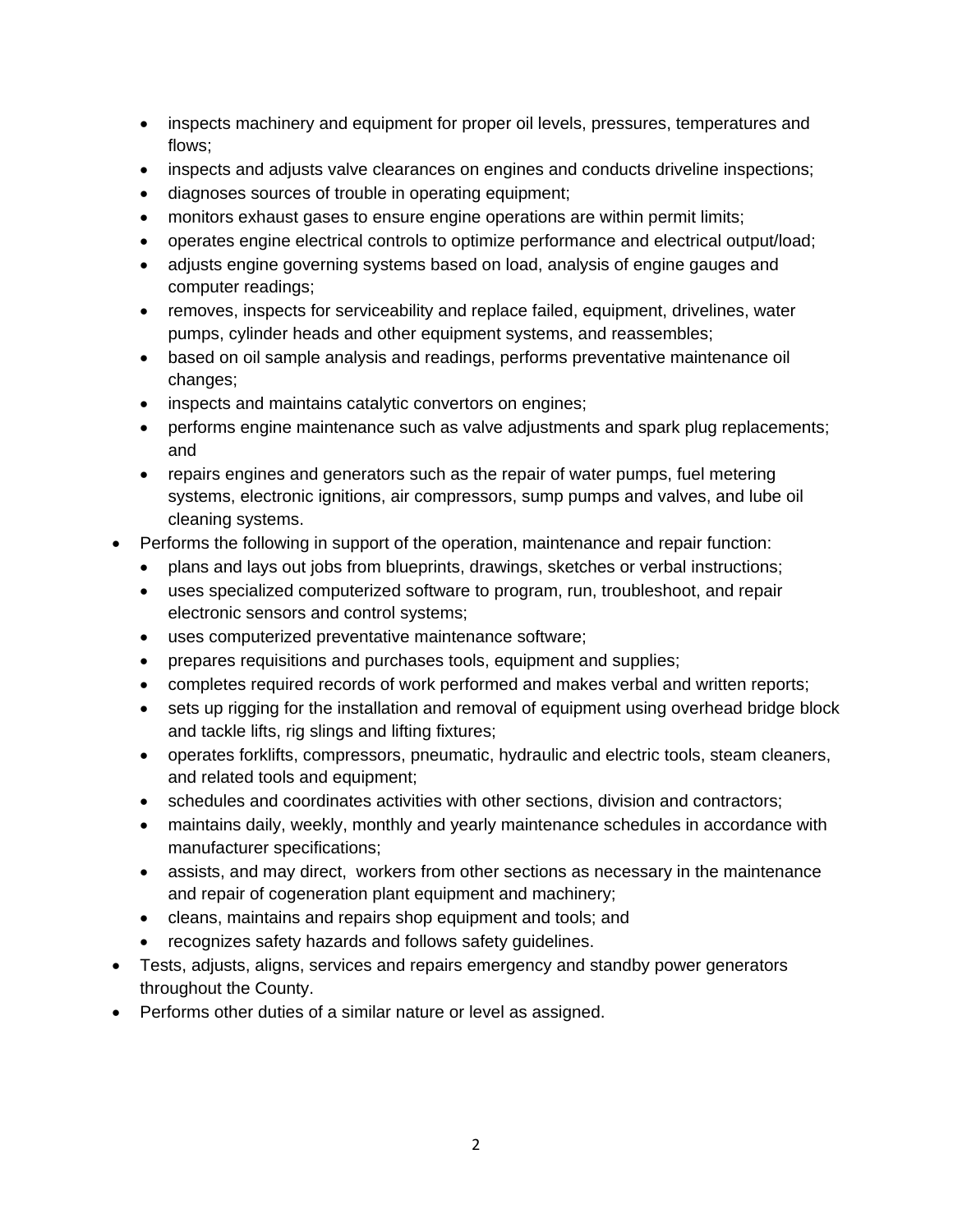## **EDUCATION AND EXPERIENCE:**

 **Experience:** Three years of full-time, paid experience operating, maintaining, and repairing, large diesel, gasoline, and natural gas engines and generator sets.

## **LICENSING, CERTIFICATION AND REGISTRATION REQUIREMENTS**:

 Applicants are required to possess, or obtain prior to employment, a valid California Driver's License, Class C.

**Note:** The driver's license must be kept current while employed in this class.

## **REQUIRED KNOWLEDGE, SKILLS AND ABILITIES:**

#### **Knowledge of:**

- Principles pertaining to the operation, maintenance, and the major and emergency repair of engines/equipment in a cogeneration distribution plant to include an understanding of engine electrical controls and engine governing systems including electronic controls.
- Methods, tools, materials and equipment used in the operation, maintenance, and repair of equipment in a cogeneration distribution plant.
- Machine shop tools and equipment;
- Safety practices, safe work methods and safety regulations pertaining to the work;
- Codes, ordinances and regulations pertaining to the work to include Environmental Protection Agency and regional air quality regulations;
- Micro-computer applications related to the work;
- English composition, spelling, grammar, vocabulary, and punctuation for both written and oral communications.
- Basic mathematics, including geometry, for reading and understanding blueprints and schematics and for developing, preparing and completing numerical and/or statistical reports.
- Standard office procedures, practices, equipment, personal computers, and software.

## **Skill and/or Ability to:**

- Diagnose, troubleshoot, maintain and make major and emergency repairs to equipment serviced.
- Inspect, diagnose, overhaul and rebuild equipment.
- Oversee the work of contractors in the installation, repair, etc. of equipment.
- Read, interpret and work from plans, drawings and specifications including, but not limited to, building blueprints and electrical diagrams.
- Use testing equipment for electronics, pneumatics, air-low, speed, temperature, humidity, etc.
- Operate and maintain a variety of hand and power tools properly and safely.
- Determine the appropriate course of action in stressful and/or emergency situations.
- Communicate information and ideas clearly and concisely, both orally and in writing.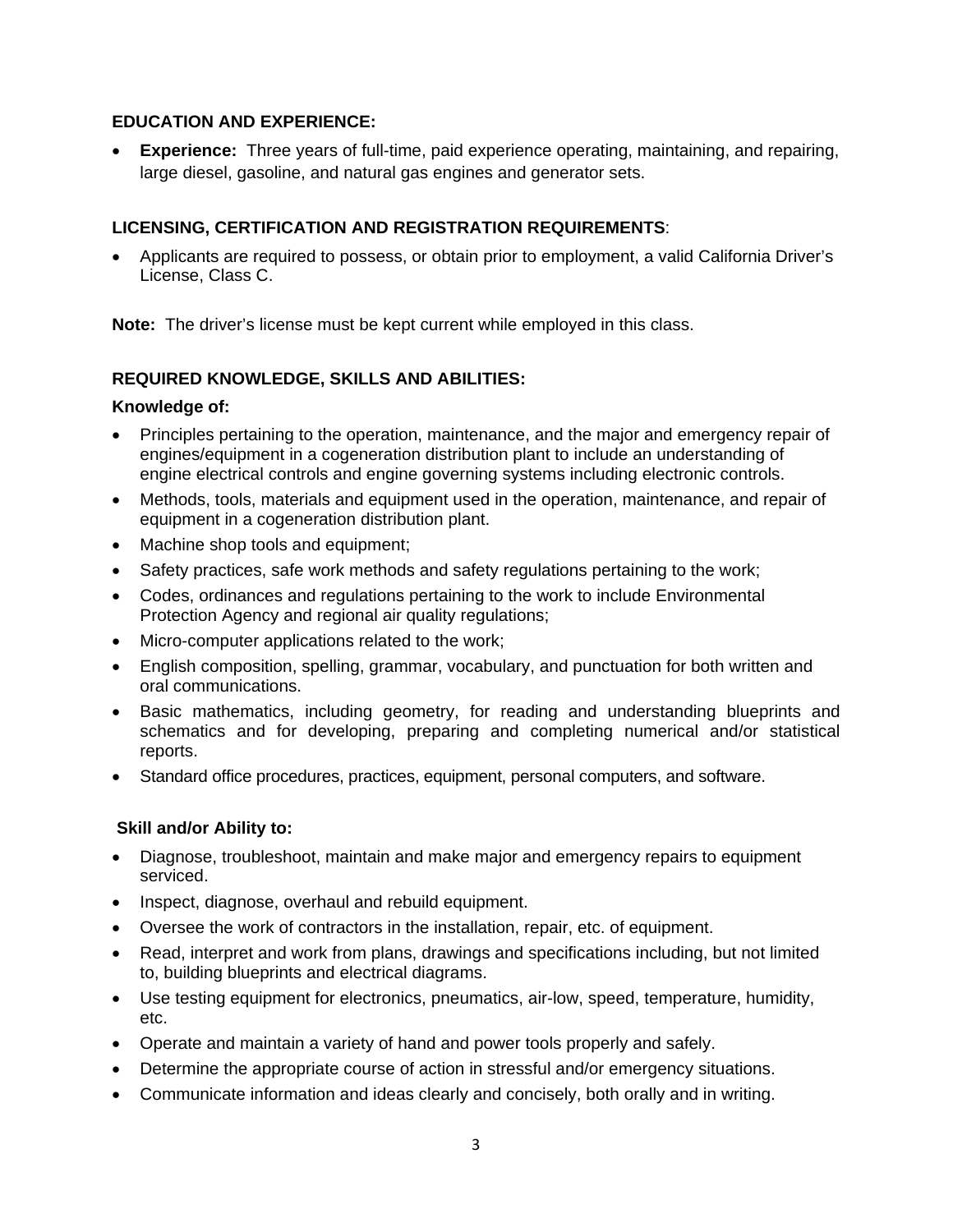- Establish and maintain effective working relationships with those contacted in the performance of required duties.
- Maintain accurate records and document actions taken.
- Perform a variety of technical and specialized tasks and functions in an independent, competent and timely manner.
- Use modern office equipment to include computers and related software applications in order to enter, maintain and extract information.

## **PHYSICAL REQUIREMENTS:**

- Mobility and Dexterity: Positions in this class typically require the following: (1) balancing, stooping, kneeling, reaching, crawling, reaching, fingering, grasping, and repetitive motion; (2) climbing and working safely on ladders (extension and A-frame) and step ladders with a total weight that does not exceed the weight capacity of the ladder or the highest rated capacity of the harnesses and lanyards used for fall protection; and (3) standing or walking approximately seven hours per day on uneven surfaces.
- Lifting, Carrying, Pushing and Pulling –Heavy work: Positions in this class require exerting up to 100 pounds of force occasionally, and/or up to 50 pounds of force frequently, and /or up to 20 pounds of force constantly to move objects.
- Vision: Positions in this class require the employee to have close visual acuity, with or without correction, to prepare and analyze data and figures, view a computer terminal, read, and to distinguish between normal and off shade colors and to read gauges and meters in dimly lighted areas etc. Positions in this class also require employees to have depth perception and good eye-to-hand coordination in order to operate a motor vehicle and to operate a variety of hand and power tools.
- Hearing/Talking: Positions in this class require the employee to perceive the nature of sounds at normal speaking levels with or without correction, and have the ability to receive detailed information through oral communication. Positions in this class require the employee to express or exchange ideas by means of the spoken word. Detailed or important instructions must occasionally be conveyed to others accurately, loudly, and/or quickly.
- Other: Positions in this class typically require the employee to have sufficient sense of smell, vision, touch and hearing to observe equipment functions for normal and abnormal occurrences.

## **WORKING CONDITIONS:**

- Work in an Industrial Area: Employees in this class will be working in an industrial area and thus will be subject to exposure to moving mechanical parts, electrical currents, toxic agents, fuel oil, gases, smoke, fumes, odors, dust, extreme noises, and vibrations; employees may be subject to injuries when working with hand and power tools and equipment.
- Traffic Hazards: Employees in this class will be required to operate a vehicle and thus will be subject to traffic hazards while driving.
- Working Alone: Employees in this class may be working in remote areas and/or may be working on weekends, and thus may working alone for extended periods of time.
- Working at Heights: Employees in this class may be required to work at heights six feet and more above the ground on equipment and structures.